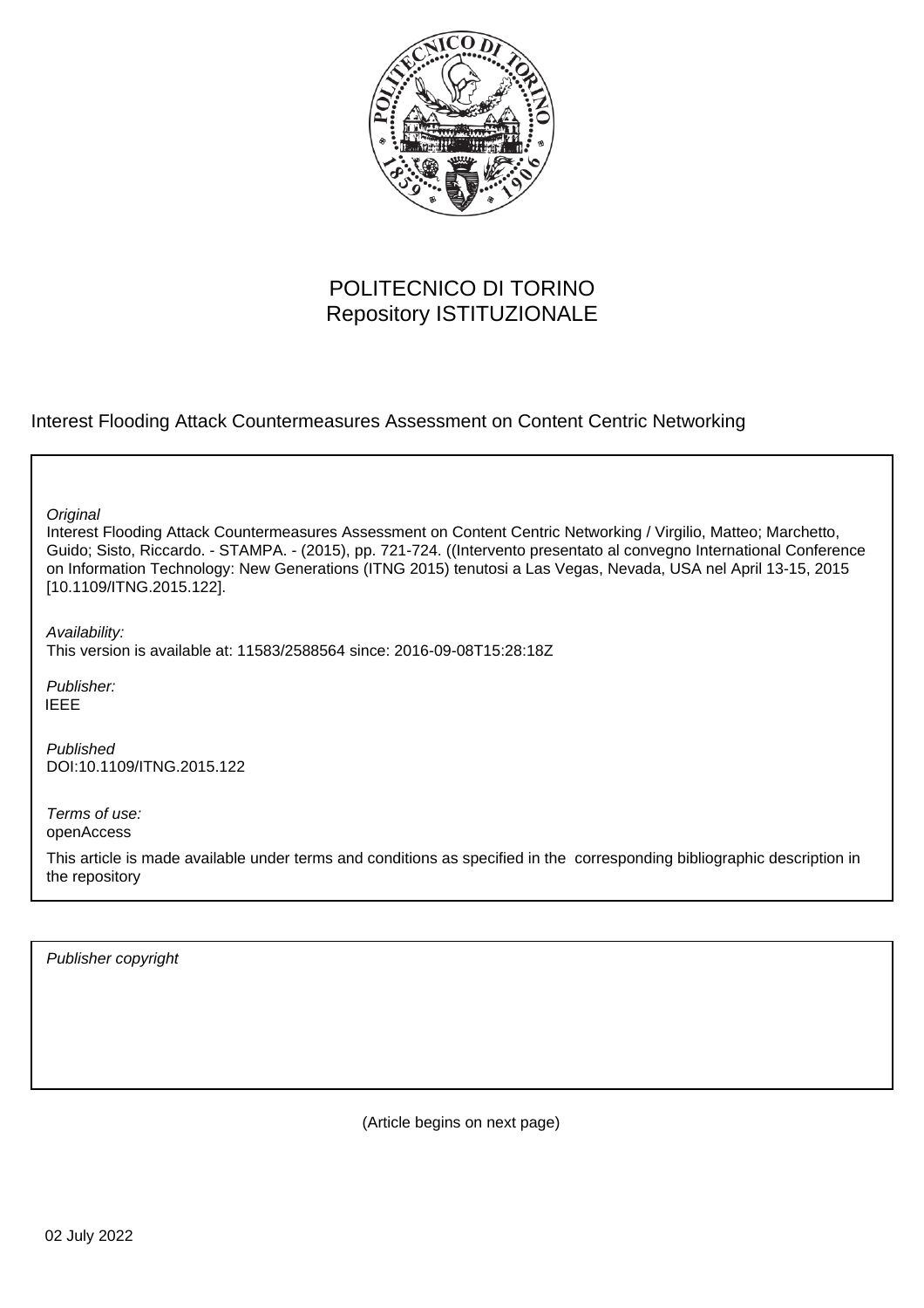# This is an author's version of the paper

# **Virgilio M., Marchetto G., Sisto R.**

# **"***Interest flooding attack countermeasures assessment on content centric networking***"**

Published in

# **International Conference on Information Technology: New Generations (ITNG 2015), pp. 721-724**

The final published version is accessible from here:

http://dx.doi.org/10.1109/ITNG.2015.122

©2015 IEEE. Personal use of this material is permitted. Permission from IEEE must be obtained for all other uses, in any current or future media, including reprinting/republishing this material for advertising or promotional purposes, creating new collective works, for resale or redistribution to servers or lists, or reuse of any copyrighted component of this work in other works.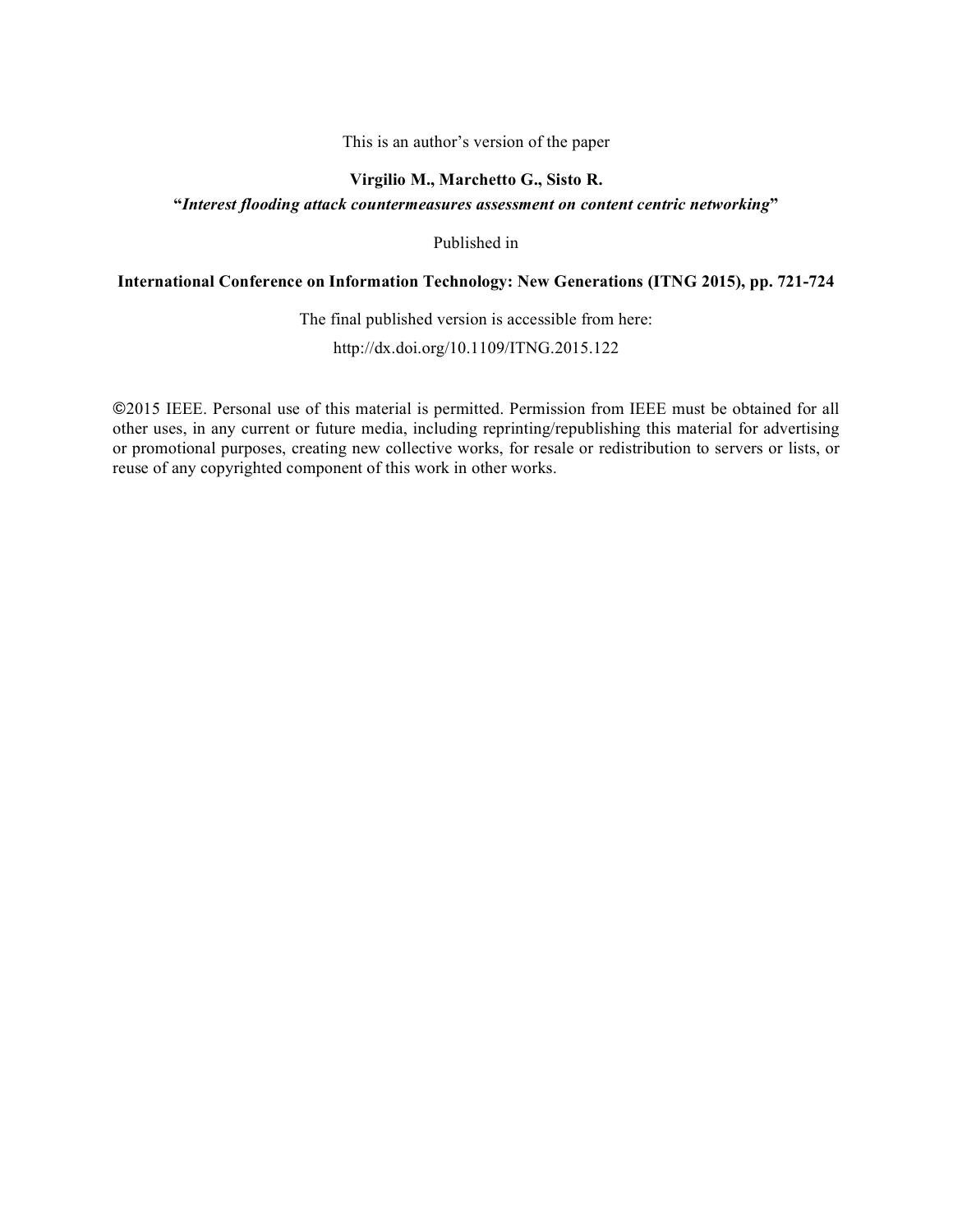# Interest Flooding Attack Countermeasures Assessment on Content Centric Networking

Matteo Virgilio, Guido Marchetto and Riccardo Sisto Department of Control and Computer Engineering Politecnico di Torino Torino, Italy {first.last}@polito.it

*Abstract***— Content Centric Networking (CCN) has introduced new concepts and ideas in the next generation routing protocols research area, proposing an alternative approach to the well known and consolidated TCP/IP protocol suite. CCN envisions a network of smart caching devices that not only transport bits from one place to another but also support the network to provide end users with what they are really interested in: named data. However, while a large portion of the existing literature highlights the benefits of this new network paradigm, we focus on some specific security issues related to the opportunity of mounting distributed denial of service attacks, commonly known as Interest Flooding Attack (IFA). Our results confirm this possibility and assess the behavior of state of the art tools designed to mitigate this problem. We run different simulation campaigns in a real deployment scenario to support our evaluation.**

#### *Content Centric Networking, interest flooding attack, security, DoS, simulation*

#### I. INTRODUCTION

Networks have dramatically evolved towards content diffusion: services like on-demand video streaming, social networking and many others, have become the core business of the modern Internet. Despite this clear and straightforward evolution, the communication paradigm is essentially still based on point-to-point channels connecting two network nodes without any specific support for applications that do focus on content diffusion and retrieval. Starting from this evident dyscrasia, new ideas and protocols have been proposed to solve the mismatch: CCN [\[1\]](#page-5-0) is certainly one of the most promising, proposing a network of nodes capable of delivering data by just looking at the name of the resources requested by clients and completely abandoning the approach based on location dependent host addresses. This vision augments the range of possible functionalities we can implement on board of routers, enabling either data caching at packet granularity and also the exploitation of smart management algorithms to increase network efficiency (from the user perspective) and maximize revenues (from the operator point of view).

While a wide part of the existing literature focuses and highlights the various benefits that may be achieved by the data centric proposal, this paper specifically tackles the security aspects related to a Denial of Service attack that could be implemented on top of CCN. This attack is also known in the literature as Interest Flooding Attack, meaning one or more end

users flooding the network with Interests targeted at non existing resources, which only waste router memory and CPU resources. While traditional DoS attacks are usually targeted at the end user resources depletion or damaging, in CCN there exists the possibility to target intermediate nodes, i.e. routers belonging to the service provider network, thanks to the stateful nature of the proposed protocol. As a consequence, the potential impact of such type of attack is way greater and can potentially affect many more users. In this context, we aim to assess the existing countermeasures and evaluate their performance on a real ISP network, considering in particular the backbone network of Telecom Italia, a prominent Italian ISP. Simulations are designed to obtain a fair and significant comparison for all the considered countermeasures since the network topology and the network traffic are kept uniform during all the tests performed.

The rest of the paper is organized as follows. We first introduce the basic foundation of the CCN protocol functioning (Section [II\)](#page-2-0), we present the basic attack aimed at overloading CCN routers and give an overview about existing work and research directions (Section [III\)](#page-3-0). Then, we dive into the current frameworks designed to mitigate the abovementioned security threats and present our simulation results showing their performance by means of our custom implementation of such mechanisms over the ndnSim simulator [13] (Section [IV\)](#page-3-1). We finally conclude this work and draw up some possible future contributions in Section [V.](#page-5-1)

#### II. BACKGROUND

<span id="page-2-0"></span>CCN is built around the key concept of *name*. Each piece of data has a unique name through which it is uniquely identifiable and reachable throughout the network. These names have a hierarchical structure so as to make the routing infrastructure more efficient and scalable.

The packets used in the CCN universe belong to two categories: (*i*) the *Interest* is the packet used to request a piece of content. Basically, it has no payload and just carries the information about the wished content and some other information useful for packet processing and forwarding, (ii) the *Data* is the packet used by content providers to issue responses. It includes the name of the transported content and the digital signature of its payload. Security in CCN is managed by means of per packet signature which ensures data authenticity and integrity.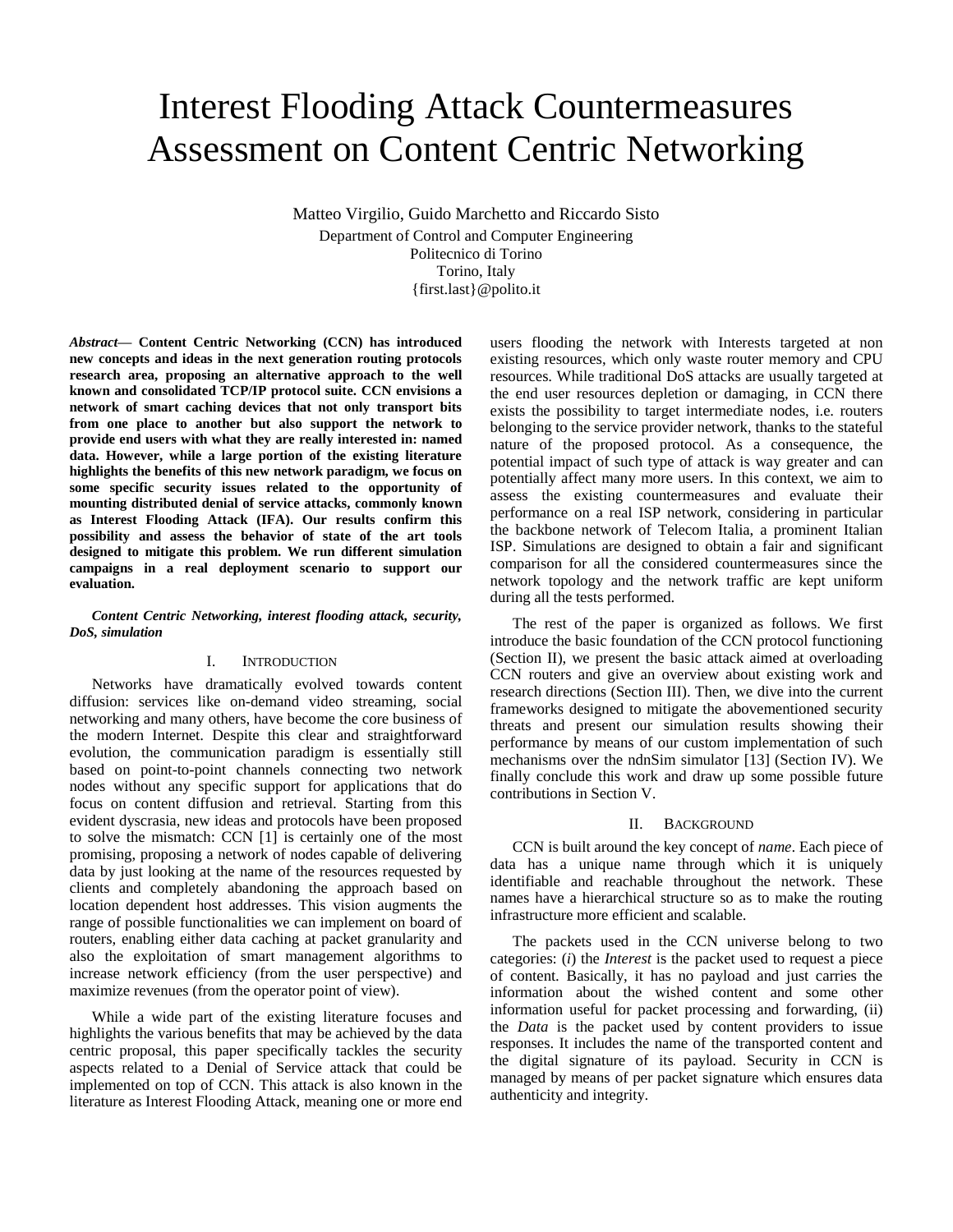The focus of this paper is especially placed on the Pending Interest Table (PIT) because all the traffic state information are essentially stored there and the amount of memory destined to it cannot be more than some hundreds of MBs, given the actual RAM technology of modern high-end routers, as discussed in [4]. For this reason, the PIT quickly becomes a possible point of failure for the entire infrastructure and a powerful attack vector, hence we need to quantify this threat in a real world topology with a realistic workload.

#### III. INTEREST FLOODING ATTACK

<span id="page-3-0"></span>In traditional IP networks, DDoS attacks usually plague end terminals since the connection information state is kept by these devices. On the other hand, CCN is hardly based on the fact that intermediate routers maintain per packet state. This feature allows the protocol to avoid routing loops since each Interest is recorded into the PIT table, and also to implement native multicast support because each node "remembers" who asked for what. However this feature arms attacking users because, as we will show in this section, there exist the possibility to artificially generate forged packets with the only aim of wasting router memory. In particular, let us consider the scenario depicted in [Figure 1.](#page-3-2)



**Figure 1 Interest Flooding Attack example**

<span id="page-3-2"></span>The attacker needs to announce a valid prefix to send fake Interests to; in our example, "/com/badContent/\*" serves to this purpose and let us call that node "prefix Hijacker". In addition, the attacker needs one or more zombie clients (or even a large botnet) to start sending Interests targeted at the existing prefix but with non existing (and possibly long) resource names, for example "/com/badContent/abcdefg…z". Such packets will correctly reach the prefix Hijacker, i.e. the machine configured to receive these datagrams without generating any response, but no useful data will be sent back. With this simple procedure, all the Interests seen by R1 (and for which R1 creates an entry in the PIT) will remain in the device memory until the timeout, called LifeTime<sup>1</sup>, expires.

The IFA is analyzed in several papers, which also discuss some possible solutions. For example, [5, 6, 7, 8, 9] contain a preliminary evaluation of possible security threats applicable to the CCN/NDN architecture. To the best of our knowledge, three main proposals are targeting the specific problem of IFA. The work by Afanasyev et al.[10] presents a framework named Satisfaction Based Pushback to limit the number of forwarded Interests for a given prefix depending on statistics about the Interest satisfaction ratio. Another countermeasure, referred to as Poseidon, is presented in [11]. This approach is similar to

l

the previous one in that it gathers statistics about the traffic seen at each router but with a different activation procedure, as we will show in the following. The last solution we will consider, referred to as Traceback, is described in [12]. The idea is to activate a countermeasure after the memory usage has reached a predefined threshold. The algorithm consists in generating spoofed Data packets for the entries that are causing the memory overflow problem. Our goal is to evaluate and compare them in our use case scenario, i.e. the network of the main Italian service provider.

#### IV. COUNTERMEASURES

#### <span id="page-3-1"></span>*A. Satisfaction based pushback*

The Satisfaction based pushback algorithm is described in [10] and it works as follow: each router computes the Interest satisfaction metric as the ratio between the number of satisfied Interests over the number of forwarded Interests. This computation is performed on a per interface basis and it is an indication about the probability of an Interest coming from a certain interface to be satisfied. Such metric can be directly used to calculate the limits of Interests the router is willing to forward from each interface. After the computation, the router announces its limits to downstream neighbors in order to rate limit the incoming traffic, especially for those interfaces that are increasing the burden on the PIT memory occupancy. After some time, the router computes new statistics and clears its history with an exponential decay, in order to restore the original limits and give a chance to each interface to have more virtuous Interests forwarded again. Notice that metrics about the traffic may be collected at different granularities: prefixes, FIB entries and so on.

#### *B. Interest Traceback*

The Traceback algorithm is described in [12] and it is designed to release the unwanted PIT entries when the available amount of memory space falls under a predefined threshold. The detection phase is rather simple and only requires to monitor the PIT memory usage over time. After detecting an abnormal memory occupancy, the Traceback process is triggered and a set of spoofed Data packet are generated for those entries that remained unsatisfied for a long time. The spoofed Data packets carry the name needed to satisfy the offending Interests and are forwarded downstream to release resources all along the path.

In order to leverage, as much as possible, the memory space available to the PIT, we defined the threshold after which the Traceback is activated, as 90% of the occupied memory. Such aggressive limit avoids algorithm overreacting and allows the network to support temporary traffic peak without triggering any Interests blocking mechanism. Since some implementation details were omitted in the reference paper, we designed our code to meet as close as possible, the countermeasure description. In particular, we simulate for each router a monitoring process which is scheduled every second to check if the memory occupancy is over its alarming value. If (and only if) it exceeds our threshold (over 90% memory occupancy), we invoke the FindAndSend() function to generate spoofed Data packets and make them travel towards the attack initiator. A

 $1$ <sup>1</sup> The Lifetime is set by the client within the Interest packet so the router has no control over it.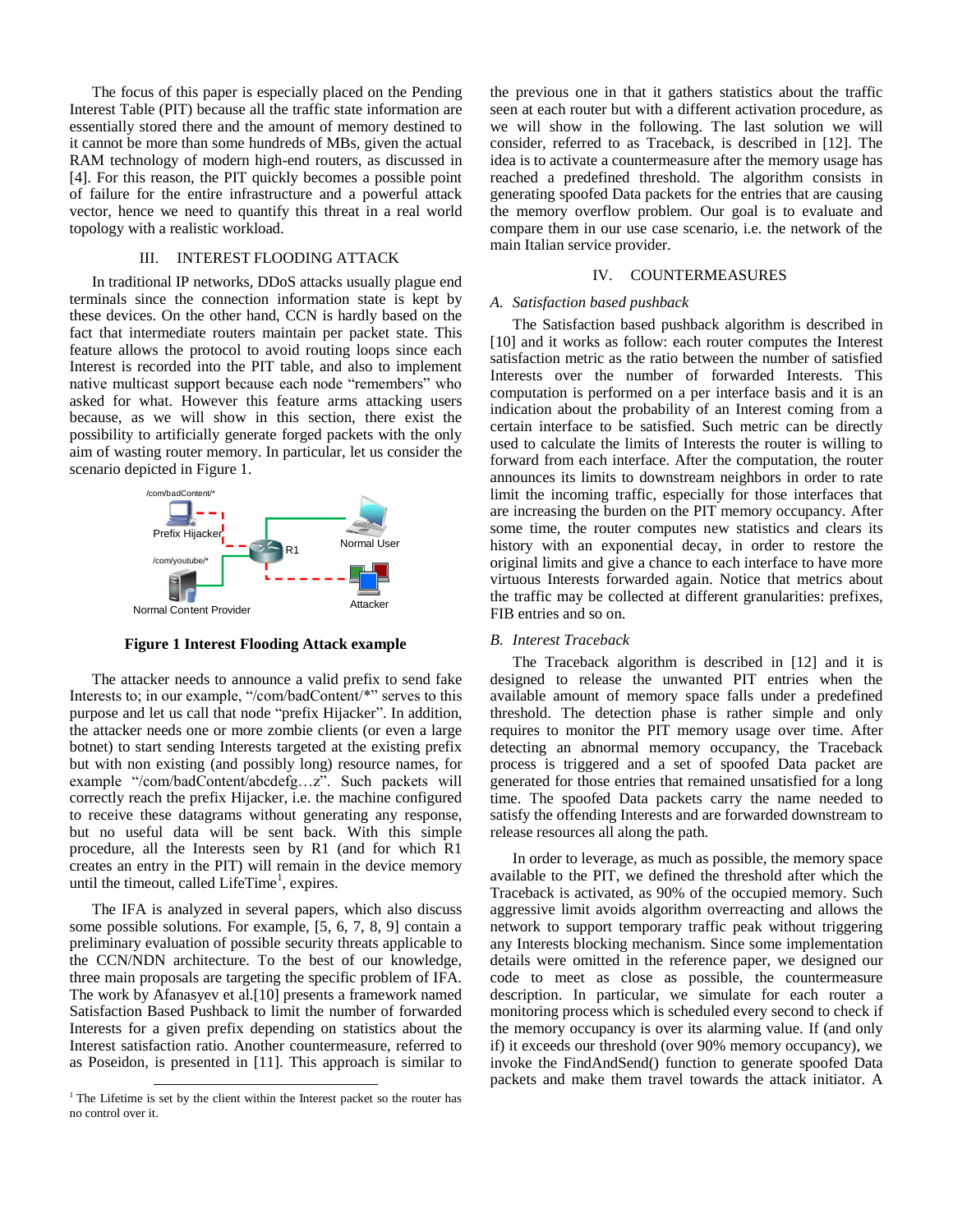simplified high level vision of our implementation can be seen in [Algorithm 1](#page-4-0).



**Algorithm 1 Traceback sending spoofed Data**

#### <span id="page-4-0"></span>*C. Poseidon*

Poseidon[11] is a framework to mitigate the effect of the IFA on CCN/NDN networks. It shares some similarities with the previous approach since it also collects statistics by observing the forwarded traffic. The main difference is in the detection phase: Poseidon is triggered when two metrics exceed their corresponding thresholds. The two parameters used by Poseidon are defined as follows:

1) 
$$
\omega(r_i^j, t_k) = \frac{\# \text{Interests from } r_i^j \text{ at time } t_k}{\# \text{Data from } r_i^j \text{ at time } t_k}
$$
  
2) 
$$
\rho(r_i^j, t_k) = \# \text{ of PIT bytes used by } r_i^j \text{ at time } t_k
$$

In order for Poseidon to be activated, *both* of these two metrics must exceed the allowed value. The algorithm uses both in order to limit the number of false positive, namely the number of times it erroneously detects an in progress attack.

Poseidon reacts to an attack detection by imposing limits on the number of accepted Interests from the interface which exceeded both thresholds and lowering them for that interface. After some time, if the traffic becomes normal again, Poseidon will restore all the thresholds to their original values and the imposed limits are deactivated.

#### *D. Simulation Scenario*

Our simulation scenario is the network of the main Italian service provider, Telecom Italia (TI), whose logical topology is publicly available in [2] and exploited in [9], with PoP (Point of Presence) granularity. The connection between each user and its corresponding POP is modeled as an ADSL line with 7Mbps/1Mbps downlink/uplink bandwidth because these are very common values for TI domestic DSL contracts. The total number of customers is around 10 million and their distribution in the network is coherent with the population density of each province. The PIT size has been set to 1 GB in order to consider a static RAM based implementation and meet current hardware technology advances. See [4] for a deeper insight on this topic.

To load our network, we implement download arrivals at each client side and limit customers to download just one file at a time, for simplicity and scalability of the simulations.

Each file to be requested is selected among the global resources catalog with a Zipf probability distribution having  $\alpha = 0.55$  and  $q = 25$  as in [9]. This traffic load represents our baseline for all the simulations.

The attacker model is rather simple since it generates Interest packets at the maximum speed allowed by its uplink bandwidth. We distributed many attackers around the network, targeting the same prefix in order to concentrate the effects on a central device, which, in our scenario, is the Rome PoP. For this reason and also for the sake of brevity, we provide results and metrics only for this network appliance. One prefix Hijacker node is directly connected to the Rome PoP to attract all the fake Interests and discard them. Such behavior makes PIT entries unsatisfied for the whole Lifetime thus wasting precious memory portions.

#### *E. Simulation results*

We run each scenarios with our customized version of the ndnSim simulator and provide simulation results either in terms of memory performance (RAM usage) and also in terms of the overall network functioning (percentage of retransmissions and total number of completed downloads). We report the RAM usage as the amount of memory occupied just by the PIT in a stable situation, i.e., after any transient has disappeared.

After implementing the countermeasures in the network, we run a simulation campaign for each of them and obtained the results depicted in [Table 1.](#page-5-2) Attack bandwidth has been varied in the range  $[0 - 4]$  Gbps. Notice that the max attack bandwidth (4Gbps) is perfectly feasible since many security reports[3] confirm the possibility to obtain an aggregate attack bandwidth even higher than 10 Gbps. We start our analysis with the Pushback algorithm. As we can see from the results, an increasing attack bandwidth causes a worse network performance, especially considering the overall number of downloaded files. The surprising result is that the countermeasure limits the network also in case of low intensity attacks because the algorithm is designed to compute the maximum number of "acceptable" Interests and announce it to downstream routers. Since the fake Interest packets mix with normal requests, the resulting limit computed for the interfaces of the routers along the path targeted by the attacker, involves also part of the legitimate traffic. The worse performance cannot be captured in the retransmissions computation since, as previously mentioned, it is performed only for finished file transfers thus not taking into account downloads in progress at the end of our simulations.

For what concerns the Traceback framework, results are definitely better and almost all the files are correctly delivered. Only in the last case, with an aggregate attack bandwidth of 4 Gbps, some downloads are not completed. The reason is that we have some transients between each attack detection and the countermeasure deployment, so that some regular Interests are initially discarded by on path routers. After reaching the threshold set for the Traceback process (this only happens in the last two rows where the attacker band is equal or higher than 2Gbps), the countermeasure is triggered and the spoofed Data immediately release the memory wasted on intermediate nodes.